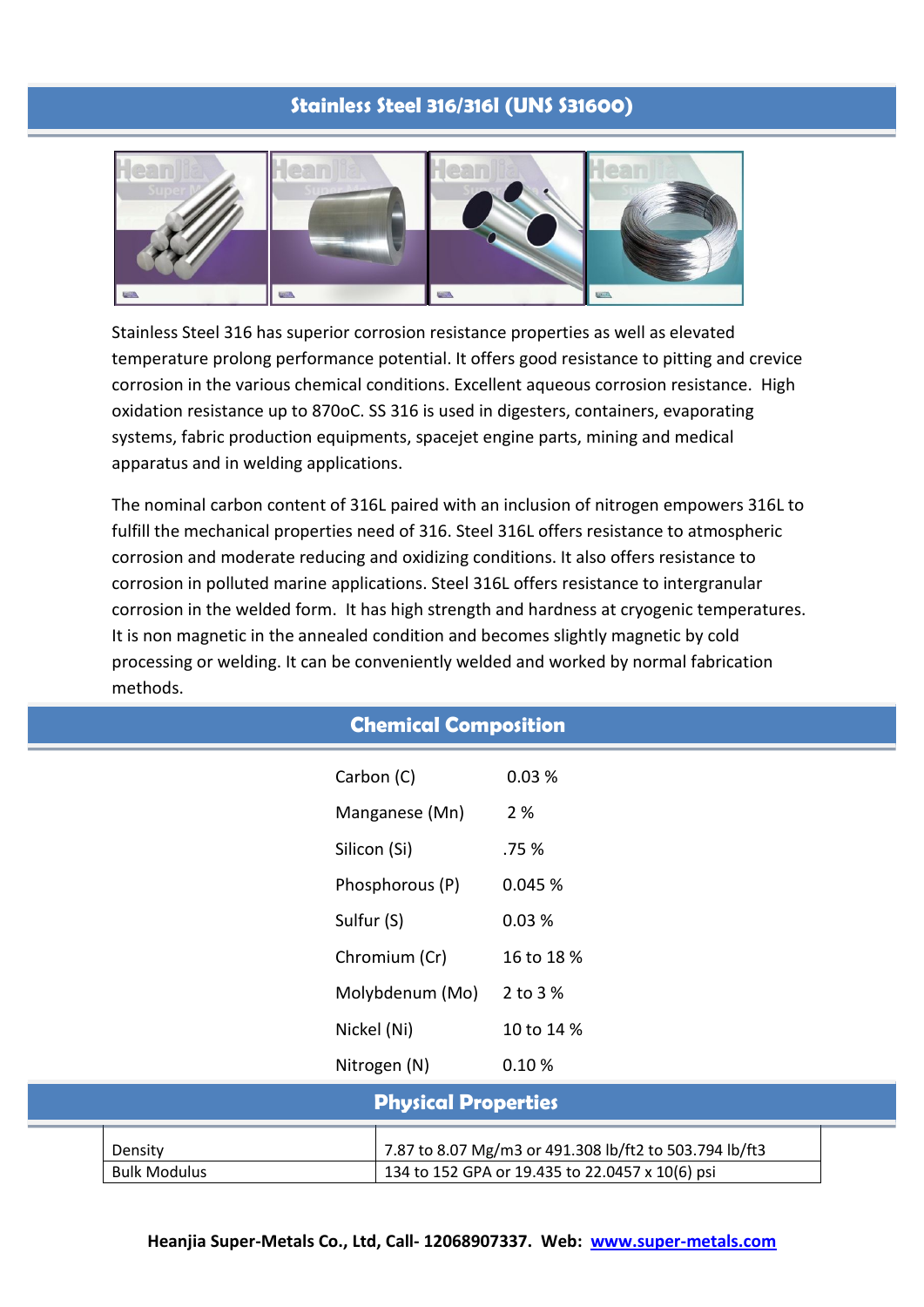| Compressive strength          | 170 to 310 Mpa or 24.6 to 44.9617 ksi                           |
|-------------------------------|-----------------------------------------------------------------|
| Ductility                     | 0.3 to 0.51                                                     |
| Elastic limit                 | 170 to 310 Mpa or 24.6 to 45 ksi                                |
| Endurance limit               | 256 to 307 Mpa or 37.1 to 44.53 ksi                             |
| Hardness                      | 1700 to 2200 Mpa or 246.5 to 319 ksi                            |
| Rupture modulus               | 170 to 310 Mpa or 24.7 to 44.96 ksi                             |
| Poisson ratio                 | 0.265 to 0.275                                                  |
| Shear modulus                 | 74 to 82 Gpa or 10.7 to 11.8 x 10(6) psi                        |
| Tensile strength              | 480 to 620 Mpa or 69.6 to 89.92 ksi                             |
| <b>Young Modulus</b>          | 190 to 205 Gpa or 27.56 to 29.73 x 10(6) psi                    |
| Latest heat of fusion         | 260 to 285 kj/kg or 111.7 to 122.5 BTU/lb                       |
| Highest operation temperature | 1023 to 1198 K or 1381 to 1696oF                                |
| Melting temperature           | 1648 to 1673 K or 2506 to 2551oF                                |
| Lowest operation temperature  | $-459.7$ oF                                                     |
| Specific heat                 | 490 to 530 J/Kg.K or 0.38 to 0.41 BTU/lb.f                      |
| Thermal conductivity          | 13 to 17 W/m.K or 24.3364 to 31.82 BTU.ft/h.ft <sup>2</sup> .F  |
| Thermal expansion             | 15 to 18 10 <sup>-6</sup> /K or 27 to 32.4 10 <sup>-6</sup> /°F |
| Electric resistivity          | 69 to 81 x 10 <sup>8</sup> ohm.m                                |

# **Modulus of Elasticity**

| οF      | оC     | <b>Modulus</b> | Psi x 10(6)                        | GPa             |
|---------|--------|----------------|------------------------------------|-----------------|
| 80 oF   | 27 oC  | Tension        | 28 Psi x 10(6)                     | 193 GPa         |
| 200 oF  | 93 oC  | Tension, shear | 28.1 Psi x 10(6), 11 Psi x 10(6)   | 194 GPa, 76 GPa |
| 300 oF  | 149 oC | Tension, shear | 27.5 Psi x 10(6), 10.6 Psi x 10(6) | 190 GPa, 73 GPa |
| 400 oF  | 204 oC | Tension, shear | 26.9 Psi x 10(6), 10.3 Psi x 10(6) | 185 GPa, 71 GPa |
| 500 oF  | 260 oC | Tension, shear | 26.3 Psi x 10(6), 10 Psi x 10(6)   | 181 GPa, 69 GPa |
| 600 oF  | 316 oC | Tension, shear | 25.6 Psi x 10(6), 9.7 Psi x 10(6)  | 177 GPa, 67 GPa |
| 700 oF  | 371 oC | Tension, shear | 24.9 Psi x 10(6), 9.4 Psi x 10(6)  | 172 GPa, 65 GPa |
| 800 oF  | 427 oC | Tension, shear | 24.2 Psi x 10(6), 9.1 Psi x 10(6)  | 167 GPa, 63 GPa |
| 900 oF  | 482 oC | Tension, shear | 23.5 Psi x 10(6), 8.8 Psi x 10(6)  | 162 GPa, 61 GPa |
| 1000 oF | 538 oC | Tension, shear | 22.8 Psi x 10(6), 8.5 Psi x 10(6)  | 157 GPa, 59 GPa |
| 1100 oF | 593 oC | Tension, shear | 22.2 Psi x 10(6), 8.3 Psi x 10(6)  | 153 GPa, 57 GPa |
| 1200 oF | 649 oC | Tension, shear | 21.5 Psi x 10(6), 8.1 Psi x 10(6)  | 148 GPa, 56 GPa |
| 1300 oF | 704 oC | Tension, shear | 20.8 Psi x 10(6), 7.6 Psi x 10(6)  | 143 GPa, 54 GPa |
| 1400 oF | 760 oC | Tension, shear | 20 Psi x 10(6), 7.9 Psi x 10(6)    | 138 GPa, 53 GPa |
| 1500 oF | 816 oC | Tension, shear | 19.1 Psi x 10(6), 7.5 Psi x 10(6)  | 132 GPa, 52 GPa |

# **Mechanical Properties**

| Alloy  | Tensile strength | Yield strength | Elongation | Hardness |
|--------|------------------|----------------|------------|----------|
| 316    | 75 ksi           | 30 ksi         | 40 %       | 95 HRB   |
| 316    | 70 ksi           | 25 ksi         | 40 %       | 95 HRB   |
| 1.4404 | 75 ksi           | 34.81 ksi      | 40 %       |          |
| 1.4401 | 75 ksi           | 34.81 ksi      | 40 %       |          |

## **Annealed sheet mechanical properties**

| Temperature | Yield strength | Tensile strength | Elongati | Reduction  | <b>Hardness</b> |
|-------------|----------------|------------------|----------|------------|-----------------|
|             |                |                  | on.      | of area. % | Rockwell        |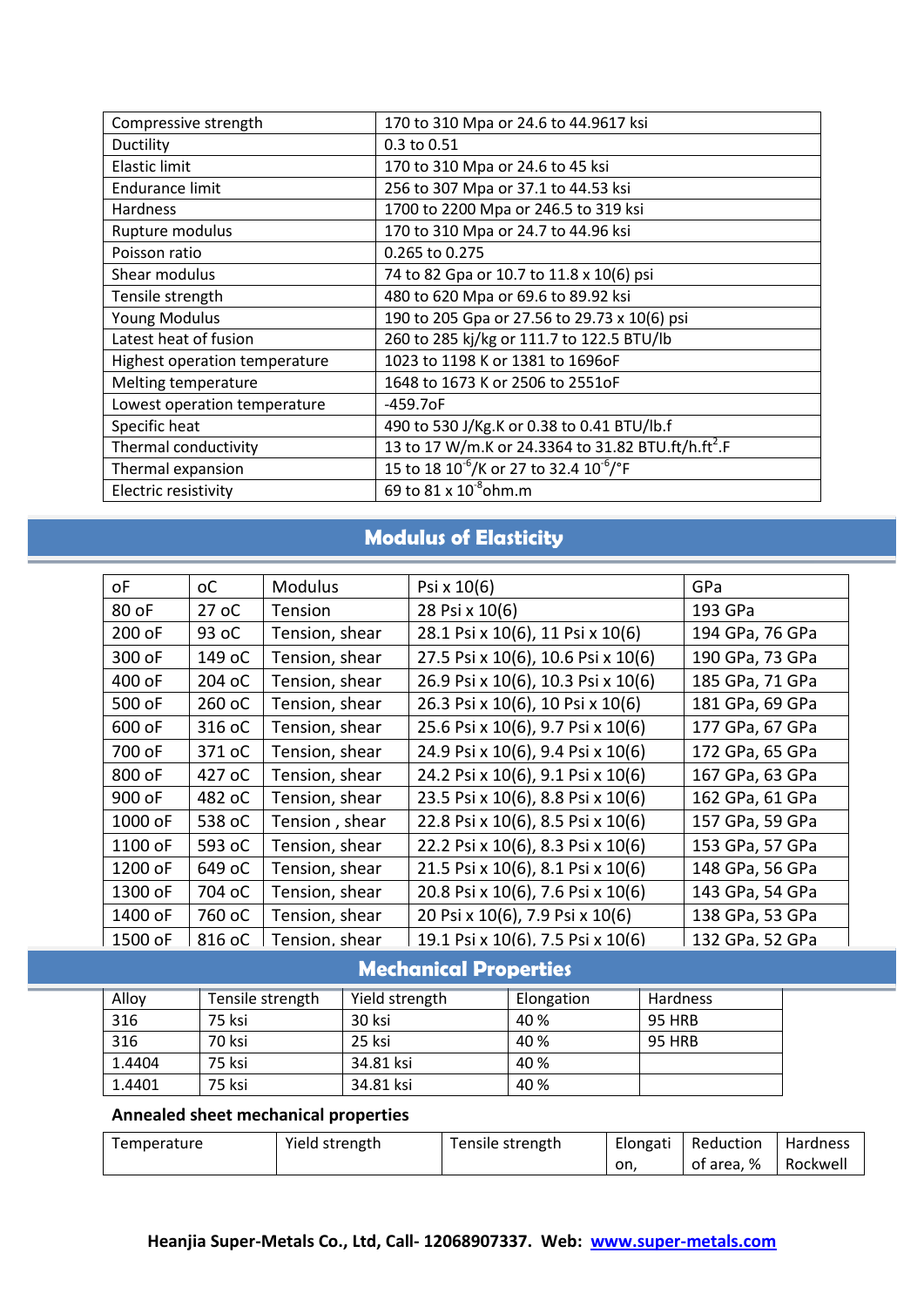| οF      | оC      | Ksi                      | Mpa                      | Ksi      | Mpa     | %    |      | B                        |
|---------|---------|--------------------------|--------------------------|----------|---------|------|------|--------------------------|
| 80 oF   | 27 oC   | 42 Ksi                   | 290 Mpa                  | 84 Ksi   | 579 Mpa | 50%  |      | 79 B                     |
| 300 oF  | 149 oC  | 29.2 Ksi                 | 201 Mpa                  | 75 Ksi   | 517 Mpa | 53 % | 77%  | $\overline{\phantom{0}}$ |
| 500 oF  | 260 oC  | 25 Ksi                   | 172 Mpa                  | 73 Ksi   | 503 Mpa | 49 % | 75 % | $\overline{\phantom{a}}$ |
| 700 oF  | 371 oC  | 23 Ksi                   | 159 Mpa                  | 72.5 Ksi | 500 Mpa | 47 % | 69%  | $\overline{\phantom{0}}$ |
| 900 oF  | 482 oC  | 21.5 Ksi                 | 148 Mpa                  | 70.2 Ksi | 484 Mpa | 47 % | 69%  |                          |
| 1100 oF | 593 oC  | 20.3 Ksi                 | $140$ Mpa                | 65.5 Ksi | 452 Mpa | 44 % | 63%  |                          |
| 1300 oF | 704 oC  | 19 Ksi                   | 131 Mpa                  | 50 Ksi   | 345 Mpa | 43 % | 58%  |                          |
| 1500 oF | 816 oC  | 16 Ksi                   | 110 Mpa                  | 27 Ksi   | 186 Mpa | 42 % | 55 % | $\overline{\phantom{a}}$ |
| 1700 oF | 927 oC  |                          |                          | 11.6 Ksi | 80 Mpa  | 67%  | 60 % |                          |
| 1900 oF | 1038 oC | $\overline{\phantom{a}}$ | $\overline{\phantom{a}}$ | 5.6 Ksi  | 39 Mpa  | 60 % | 47 % | $\overline{\phantom{a}}$ |
| 2000 oF | 1093 oC | -                        |                          | 4 Ksi    | 28 Mpa  | 75 % | 55 % |                          |

## **High temperature tensile properties**

| Temp    | Tensile strength, MPa | 0.2 % Proof stress | Elongation |
|---------|-----------------------|--------------------|------------|
| 100 oC  | 540 Mpa               | 235 Mpa            | 52 %       |
| 300 oC  | 500 Mpa               | 165 Mpa            | 48 %       |
| 500 oC  | 480 Mpa               | 145 Mpa            | 47%        |
| 600 oC  | 450 Mpa               | 140 Mpa            | 44 %       |
| 700 oC  | 350 Mpa               | 130 Mpa            | 43 %       |
| 800 oC  | 205 Mpa               | 115 Mpa            | 42 %       |
| 900 oC  | 100 Mpa               |                    | 63 %       |
| 1000 oC | 50 Mpa                |                    | 62 %       |
| 1100 oC | 25 Mpa                |                    | 76 %       |

## **Creep and rupture properties**

| Temp,  | Stress to create 1% strain |              | Stress to create rupture |              |  |
|--------|----------------------------|--------------|--------------------------|--------------|--|
| оC     | 10,00 hours                | 100,00 hours | 1000 hours               | 10,000 hours |  |
| 550 oC | $225$ Mpa                  | $125$ Mpa    | 320 Mpa                  | 270 Mpa      |  |
| 600 oC | 145 Mpa                    | 80 Mpa       | 220 Mpa                  | 170 Mpa      |  |
| 650 oC | 95 Mpa                     | 55 Mpa       | 160 Mpa                  | 110 Mpa      |  |
| 700 oC | 65 Mpa                     | 35 Mpa       | 110 Mpa                  | 70 Mpa       |  |
| 750 oC | 40 Mpa                     | 20 Mpa       | 75 Mpa                   | 45 Mpa       |  |
| 800 oC | 30 Mpa                     | 15 Mpa       | 55 Mpa                   | 30 Mpa       |  |
| 850 oC | 20 Mpa                     | 10 Mpa       | 35 Mpa                   | 20 Mpa       |  |

#### **Sub zero temperature properties**

| Temp           | Tensile strength | 0.2 % Proof stress | Elongation | Impact energy    |
|----------------|------------------|--------------------|------------|------------------|
| 20 oC          | 584 Mpa          | 235 Mpa            | 61%        | 170 J            |
| 0 <sub>o</sub> | 680 Mpa          | 260 Mpa            | 70 %       | 191 <sub>J</sub> |
| $-10$ oC       | 832 Mpa          | 336 Mpa            | 69%        | 186 J            |
| $-50$ oC       | 1105 Mpa         | 380 Mpa            | 65 %       | 183 J            |
| $-140$ oC      | 1136 Mpa         | 417 Mpa            | 61%        | 155 J            |
| $-196$ oC      | 1360 Mpa         | 444 Mpa            | 58%        | 166J             |

#### **Prolong High temperature exposure effect on mechanical properties**

| 10,000 hours |        | Yield strength |            | Tensile strength |         | Elongation<br>in 2 inch | Reduction<br>of area |
|--------------|--------|----------------|------------|------------------|---------|-------------------------|----------------------|
| 0F           | оC     | Ksi            | <b>MPa</b> | Ksi              | MPa     | %                       | ℅                    |
| 900 oF       | 482 oC | 45 Ksi         | 310 MPa    | 91.9 Ksi         | 634 MPa | 60%                     | 73 %                 |
| 1050 oF      | 566 oC | 41.8 Ksi       | 288 MPa    | 97.2 Ksi         | 670 MPa | 49 %                    | 65 %                 |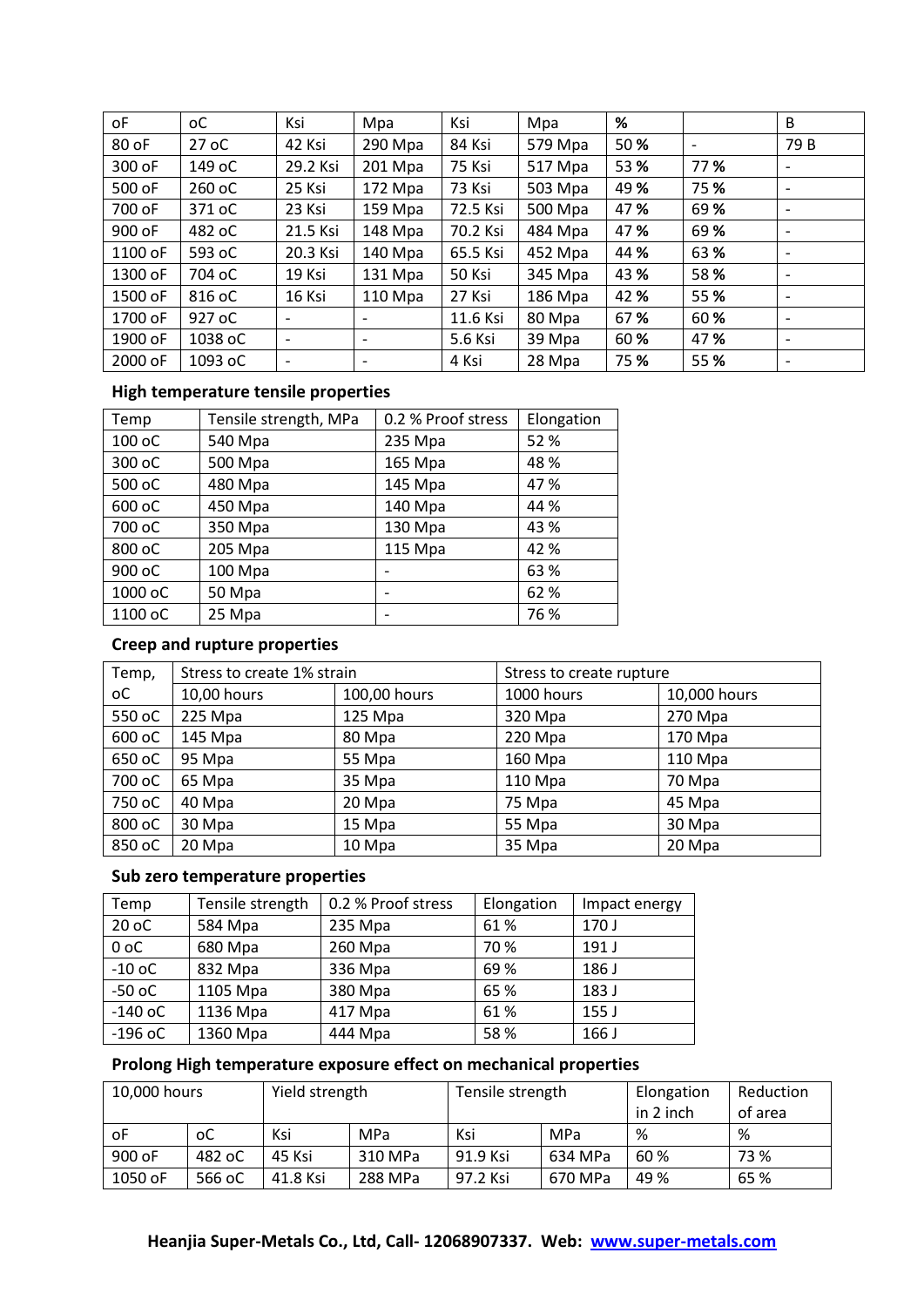|  |  | 1200 oF | 649<br>-<br>' oc | $\cdot$ $\cdot$<br>$\mathbf{v}$<br>50.5<br>n si | MPa<br>348 <sup>-1</sup> | 113 Ksi<br>$\sim$ | MPa<br>ר -<br>o | $\mathcal{L}$<br>%<br>ັ | 49<br>్క |
|--|--|---------|------------------|-------------------------------------------------|--------------------------|-------------------|-----------------|-------------------------|----------|
|--|--|---------|------------------|-------------------------------------------------|--------------------------|-------------------|-----------------|-------------------------|----------|

#### **Corrosion Resistance**

In different operations, alloy 316/316L has excellent corrosion resistance over steel 304/304L. The process conditions that do not corrode alloy 304/304L do not cause corrosion of this steel type except oxidizing acids like nitric acid however stainless steels comprising of molybdenum are minor resistant. Steel grade 316L offers good performance in the sulfur conditions that occur in the pulp and paper commerce. It can be utilized in high contents at temperatures about 120oF. It offers excellent resistance to pitting corrosion in phosphoric and acetic acid. It can be utilized in the food and medical processing industries to handle hot organic and fatty acids to reduce contamination.

| Alloy | Concentratio | Temperature        |                  | Time        | Corrosion rate |           |
|-------|--------------|--------------------|------------------|-------------|----------------|-----------|
|       | n %          | оC                 | οF               |             | Mm/y           | mpy       |
| 316   | 10%          | 16 oC              | 60 oF            | 30 days     | .002 Mm/y      | $.1$ mpy  |
| 316   | 38%          | 110 oC             | 230 oF           | 2 days      | $51$ Mm/y      | 2000 mpy  |
| 316   | 40%          | 20 oC              | 68 oF            |             | Poor           | Poor      |
| 316   | 70%          | 21 oC              | 70 oF            | 42 days     | $1.24$ Mm/y    | 49 mpy    |
| 316   | 98%          | 34 oC to 44 oC     | 95 oF to 110 oF  | $3.5$ days  | $.05$ Mm/y     | 2 mpy     |
| 316   | 60 % to 65 % | $-1.1$ oC to 26 oC | 30 oF to 80 oF   | 28 days     | Poor           | Poor      |
| 316   | 72%          | 176 oC             | 350 oF           | 14 days     | $6$ Mm/y       | 240 mpy   |
| 316   | 72%          | 176 oC             | 350 oF           | 14 days     | $10$ Mm/y      | 380 mpy   |
| 316   | 12%          | 83 oC              | 182 oF           | 7.2 days    | $18$ Mm/y      | 700 mpy   |
| 316   | 50%          | 176 oC             | 350 oF           | 7 days      | $2.6$ Mm/y     | 103 mpy   |
| 316   | 50%          | 176 oC             | 350 oF           | 7 days      | $28$ Mm/y      | 113 mpy   |
| 316   | 50%          | RT to 60 oC        | 140 oF           | 4 days      | $2.5$ Mm/y     | $100$ mpy |
| 316   | 37%          | 75 oC              | 167 oF           | 9.3 days    | Poor           | Poor      |
| 316   | 29%          | 60 oC              | 140 oF           | $10.3$ days | $2.5$ Mm/y     | 100 mpy   |
| 316   | 70%          | 21 oC              | 70 oF            | 42 days     | $12$ Mm/y      | 490 mpy   |
| 316   | 6 %          | 135 oC             | 275 oF           | 226 days    | $0.3$ Mm/y     | 12 mpy    |
| 316   | 46.5%        | 98 oC to 104 oC    | 210 oF to 220 oF | 49 days     | $0.03$ Mm/y    | 1 mpy     |
| 316   | 38%          | 110 oC             | 230 oF           | 2 days      | 50 Mm/y        | 2000 mpy  |

#### **Corrosion rate in hydrofluoric acid**

Stainless steel type 316 offers good functionality in fresh water service in fact in the presence of concentrated chlorides. It has superior corrosion resistance in the seawater conditions. The high concentration of molybdenum ensures the outstanding pitting resistance in the chloride conditions. In several cases, the corrosion resistance steel 316 and 316L show similar performance. But to avoid intergranular corrosion attack of welds and heat affected zone, alloy 316L should be utilized that has lower content of carbon. Steel type 316/316L can be conveniently welded and processed through standard fabrication

#### **Fabrication**

Hot Forging: The processing temperature of 1700oF to 2200oF is preferred for common hot processing operations. For highest corrosion resistance, the alloy should be annealed at 1900oF at least and water cooling or quickly cooled through other ways subsequent to hot processing.